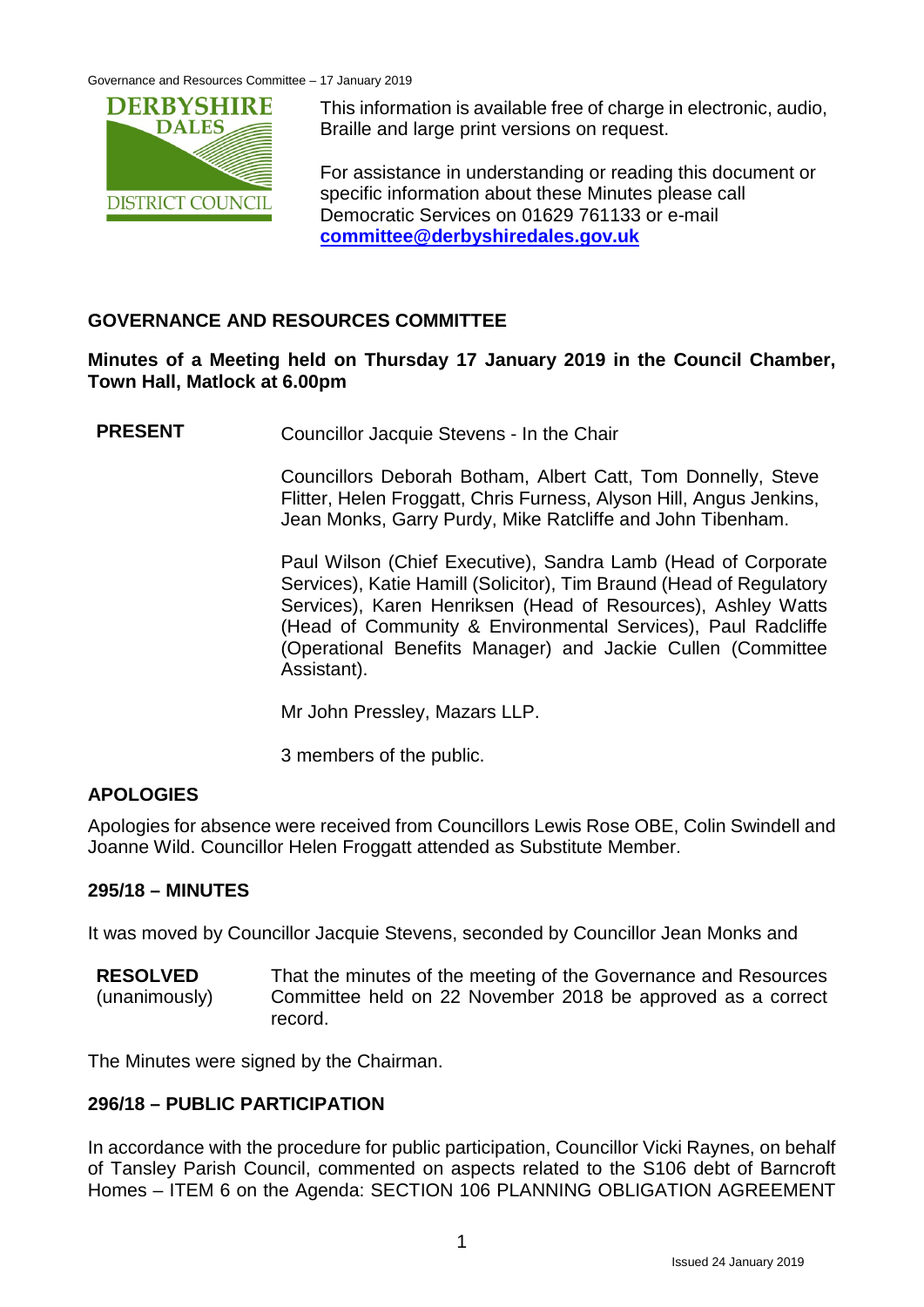Governance and Resources Committee – 17 January 2019

– LAND AT OLD COACH ROAD, TANSLEY. In particular she refuted the Council's recommendation to write off the s106 monies owed at this stage. Councillor Ian Strange, also on behalf of Tansley Parish Council, commented on the same item (ITEM 6 on the Agenda: SECTION 106 PLANNING OBLIGATION AGREEMENT – LAND AT OLD COACH ROAD, TANSLEY) with reference to the existence of a legal agreement held by the owners of the properties in light of the failure of the developer to secure the s106 contribution.

## **297/18 – INTERESTS**

Councillor Steve Flitter declared a personal interest in Item 6 on the Agenda: SECTION 106 PLANNING OBLIGATION AGREEMENT – LAND AT OLD COACH ROAD, TANSLEY as he knew the owner of Barncroft Homes. Cllr Flitter left the meeting during discussion of and voting on this item to avoid the appearance of bias.

# **298/18 – SECTION 106 PLANNING OBLIGATION AGREEMENT – LAND AT OLD COACH ROAD, TANSLEY**

The Committee considered a report that advised on legal proceedings initiated by the District Council to secure payment of an affordable housing contribution of £61,575 pursuant to an agreement under the provisions of section 106 of the Town and Country Planning Act 1990, as well as the District Council's involvement in a company liquidation process and an offer of payment received by the owner of Barncroft Homes. The matter had been deferred at the meeting of Committee on 22nd November 2018, in order that an updated report be presented to this meeting.

A summary of the situation was set out in the report, and an outstanding debt (including recovery costs incurred) remained, of £59,438.32.

In August 2018 the Company was placed in liquidation. This was yet to be concluded, however the District Council had been informed that there was no prospect of securing payment of the outstanding debt as part of the current proceedings. Furthermore, the properties in question had been purchased by individuals who were now the successors in title and it was therefore possible that the District Council could seek to recover the s.106 monies from those persons, as discussed at the November meeting. The offer from the owner of Barncroft Homes to assume personal responsibility for payment of the outstanding debt was based upon agreeing a payment schedule which related to the sale of properties on a development at Thatchers Croft, Tansley which was yet to be granted planning permission (18/00762/FUL and 16/001354/OUT). In considering this offer, Officers had sought legal advice and were advised against accepting a voluntary payment of the debt and would also not be able to seek payment in respect of the payment schedule for a separate development, for reasons set out in the report.

Despite pursuing all potential options to secure payment, in the circumstances it was not considered fair or reasonable to now seek to recover these monies from individual property owners for reasons set out in the report.

Officers therefore remained of the view that, reluctantly, it was not in the interests of the Council to seek to enter into any personal payment arrangements with the developer and that the s.106 debt owed should be written off.

It was moved by Councillor Mike Ratcliffe, seconded by Councillor Albert Catt and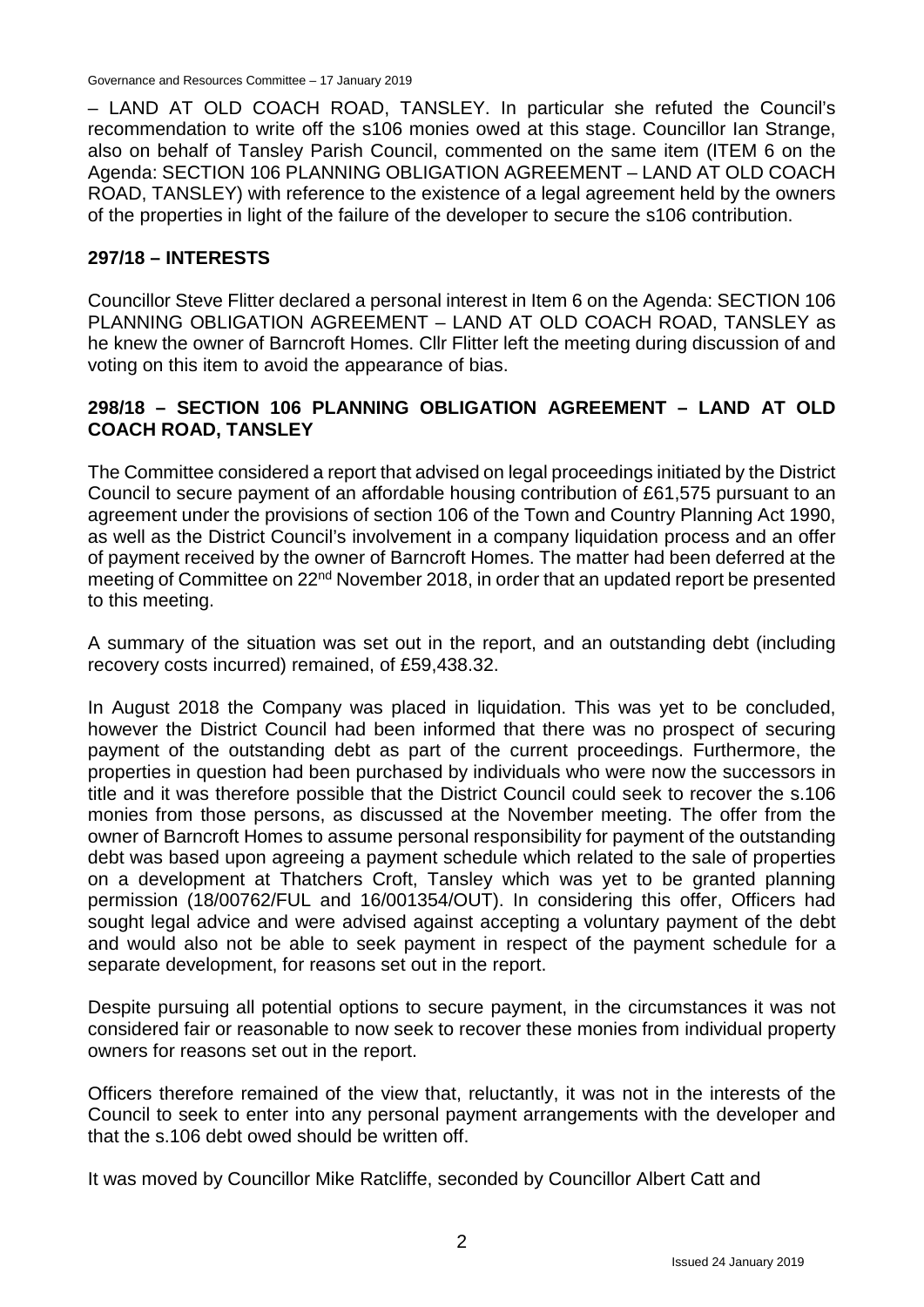| <b>RESOLVED</b><br>Voting:                  |        | 1. That the actions taken by the District Council in attempting to<br>secure payment of the affordable housing contribution, and advice<br>that no further action can be taken against Barncroft Homes<br>Limited in light of the company liquidation process are noted. |
|---------------------------------------------|--------|--------------------------------------------------------------------------------------------------------------------------------------------------------------------------------------------------------------------------------------------------------------------------|
|                                             |        | 2. That the outstanding s.106 debt owed to the District Council by<br>Barncroft Homes Limited in the sum of £59,438.32 is written off<br>and the decision not to pursue the respective property owners is<br>endorsed.                                                   |
| For<br><b>Against</b><br><b>Abstentions</b> | 8<br>4 |                                                                                                                                                                                                                                                                          |
|                                             |        |                                                                                                                                                                                                                                                                          |

Councillor Chris Furness requested that his vote against the Recommendation be recorded.

The Chairman declared the motion CARRIED.

#### **299/18 – EXTERNAL AUDIT APPROACH FOR 2018/19 ACCOUNTS**

The Committee was given a presentation by Mr John Pressley of Mazars LLP that provided an overview of the organisation and information about the incoming external auditor and the approach to the 2018/19 accounts.

A copy of the presentation was attached as Appendix 1 to the report for Members' attention and Mr Pressley attended the committee meeting to take Members' questions.

The Chairman thanked Mr Pressley on behalf of the Committee for his informative presentation.

It was moved by Councillor Jacquie Stevens, seconded by Councillor Albert Catt and

**RESOLVED** That the report and presentation be noted.

(unanimously)

## **300/18 – HOUSING BENEFITS OVERPAYMENTS RECOVERY**

The Committee considered a report on progress of the enhanced housing benefit overpayments recovery service since it commenced in 2017 and that sought Members' approval for the continuation of funding for the service.

The funding that the Committee approved in 2017 enabled the creation of the Housing Benefit Recovery Assistant post within Arvato for a period of two years, the cost being recharged to the Council, for reasons set out in the report. A business plan had subsequently been produced that defined the aims of the service, as listed in the report.

Performance during Year 1 of the enhanced service (2017/18), including collection rates, arrears outstanding and subsidies applied, was set out in paragraph 1.5 of the report.

It was reported that the cost of the service for 2018/19 was £25,881 and that should Members agree to approve the extended funding, Arvato had agreed to hold the price at £25,881 per annum until the end of the contract.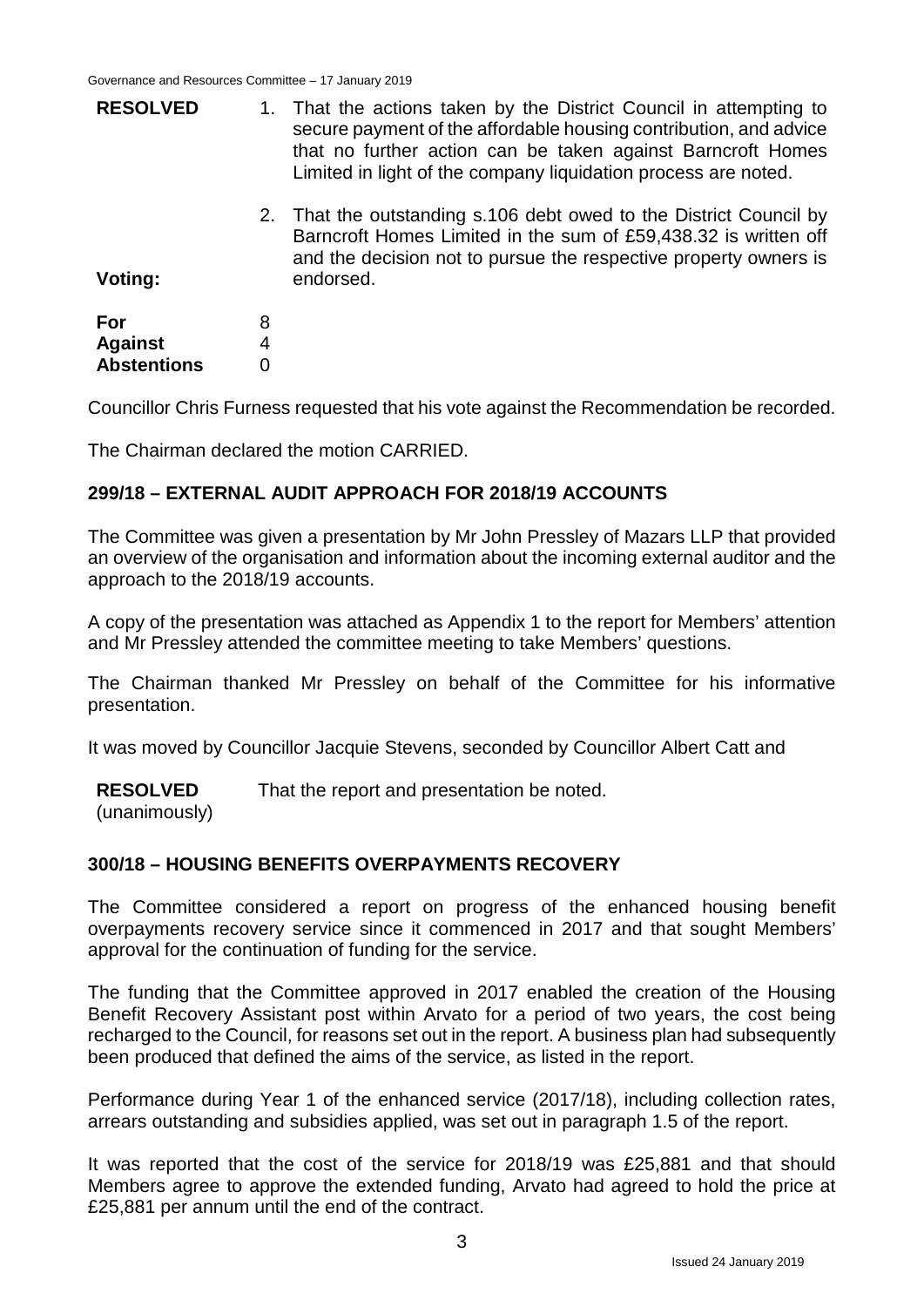It was moved by Councillor Albert Catt, seconded by Councillor Mike Ratcliffe and

**RESOLVED** (unanimously) That approval is given to continue to fund an enhanced Housing Benefit Overpayment Recovery Service, as set out in the report, until the end of the current revenues and benefits contract on 16 October 2020.

## **301/18 – EXTERNAL AUDIT GRANT ASSURANCE FOR 2017/18**

The Committee considered a report on information regarding the outcome of the outgoing external auditor's certification work relating to grant claims for 2017/18. A copy of the letter from KPMG was attached as Appendix 1 to the report, for Members' attention, and the report showed that the work did not identify any issues or errors and the claim was certified by the external auditor without amendment.

The external auditor had not felt is necessary to make any recommendations to the Council to improve its claims completion process.

The Chairman agreed to send a letter of thanks to KPMG.

It was moved by Councillor Chris Furness, seconded by Councillor Steve Flitter and

**RESOLVED** That the report be noted.

(unanimously)

# **302/18 – FRAUD PROSECUTION POLICY FOR COUNCIL TAX SUPPORT**

The Committee considered a request for approval of an updated policy that dealt with offences relating to fraud associated with Council Tax Support in light of the Department for Work and Pensions (DWP)'s indication on 1<sup>st</sup> April 2013 that they were no longer willing to take prosecutions for this matter, as outlined in the report.

The current Fraud Prosecution Policy for Council Tax Support, along with a scheme of delegation to officers to administer the policy, was approved in January 2018, and was now due for revision.

A draft revised Fraud Prosecution Policy for Council Tax Support was attached as Appendix 1 to the report, with changes to the policy shown in red text. The policy set out the approach that would be taken to each type of offence and the factors that would be taken into account. An equalities impact assessment had been included, and the implementation of the policy will be monitored annually.

No changes were proposed to the scheme of delegation approved in 2018, which was tabled in the report.

Although Derbyshire Dales District Council retained a commitment to considering future participation in a joint working initiative for the investigation and prosecution of Local Council Tax Support alongside similar social security offences, it was proposed that for the time being it suspended active involvement, but that where an offence was identified as likely to lead to a successful prosecution, and the possibility of recovery of costs was assessed as high, the Council would consider sourcing fraud investigating officers from other Councils.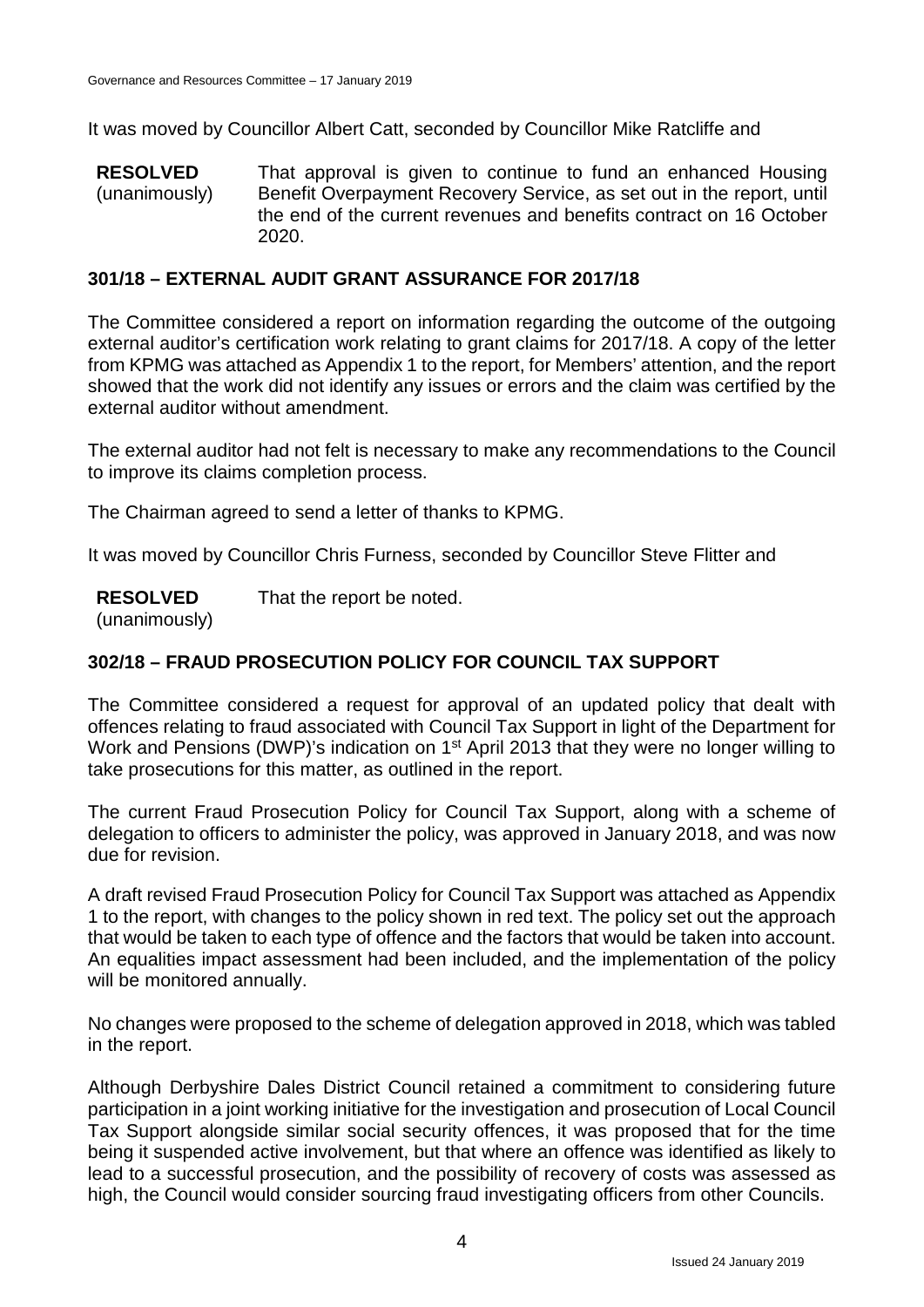It was moved by Councillor Mike Ratcliffe, seconded by Councillor Albert Catt and

**RESOLVED** (unanimously) 1. That the Draft Fraud Prosecution Policy for Council Tax Support as set out in Appendix 1 to the report is approved.

> 2. That the "Question & Answers" relating to housing benefit and council tax support fraud cases, as set out in Appendix 2 to the report, are noted.

# **303/18 –FEES AND CHARGES FOR 2019/20**

The Committee considered a report that detailed recommendations in respect of fees and charges in relation to Community and Environmental Services, Corporate Services and Regulatory Services.

It was proposed that the majority of fees and charges be increased with effect from 1<sup>st</sup> April 2019 by approximately 3%, with VAT applied, (current rate 20%) and rounded up or down as appropriate. Any proposals to freeze fees for 2019/20, or to increase them by significantly more than 3%, were explained in the report below or the relevant appendix.

Appendices 1 – 12 to the report contained schedules of the existing and recommended charges, as summarised in the report. An amendment was proposed to Appendix 12, which was an addition to the published scheme of fees and charges, whereby the proposed schedule of charges for the services provided by the Council's Estates and Facilities Team be adopted with effect from 1<sup>st</sup> February 2019 to 31<sup>st</sup> March 2020, and not from 1<sup>st</sup> April 2019 as with the rest of the Appendices.

The Chairman agreed to vote on Appendix 7 separately.

It was moved by Councillor Albert Catt, seconded by Councillor Tom Donnelly and

**RESOLVED Voting:** That the fees and charges recommended in Appendices 1-6 and 8– 11 of the report are approved and implemented with effect from 1 April 2019, and those recommended in Appendix 12 of the report are approved and implemented with effect from 1 February 2019.

**For Against Abstentions** 10  $\Omega$ 3

The Chairman declared the motion CARRIED.

It was then moved by Councillor Albert Catt, seconded by Councillor Tom Donnelly and